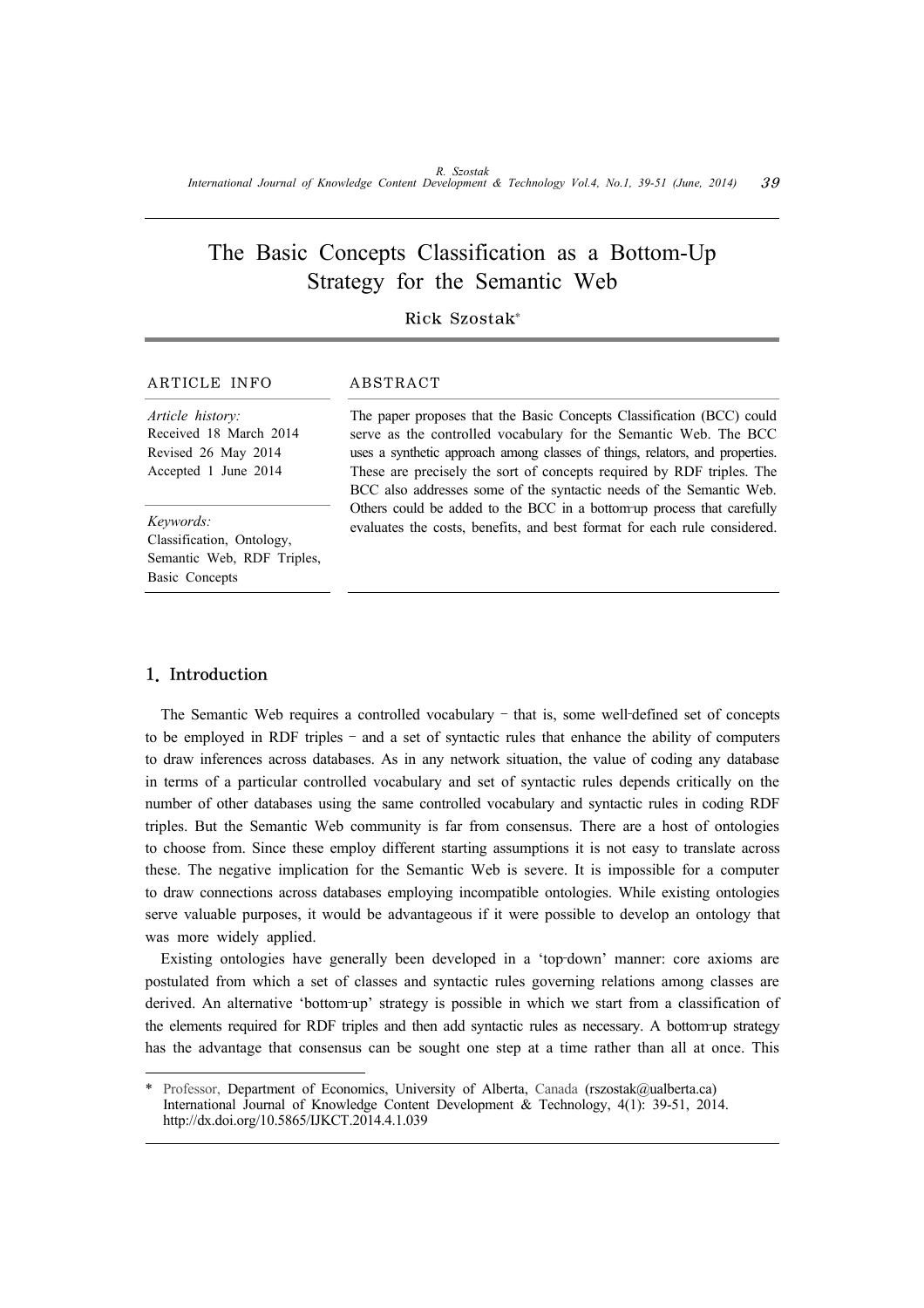may significantly increase the likelihood of achieving widespread ontological consensus.

A bottom‐up strategy may have further advantages. The main classes in extant ontologies are often vague constructs reflecting core axioms rather than general understandings of the world (Hart  $\&$  Dolbear, 2013). A bottom-up strategy can strive to ground all classes in shared experience of the world. Differences across ontologies generally reflect the fact that the core axioms of particular ontologies are controversial (Masolo et al., 2003). A bottom-up approach does not require such axioms. Last but not least, a bottom-up ontology grounded in the shared human experience of the world could prove much easier to master and apply to diverse databases than extant ontologies.

This paper outlines a particular bottom-up strategy. The next section describes the Basic Concepts Classification (hereafter BCC; Szostak, 2013a). This classification has been developed with the original purpose of classifying documents (for libraries), or materials in museums and archives. But from the start it was also hoped that the classification could also serve to classify ideas. Happily, two key characteristics of the BCC make it extremely well‐suited to the needs of the Semantic Web. Since this paper employs a bottom-up strategy, we will in this paper outline the advantages of this approach solely in terms of RDF triples, the basic building block of the Semantic Web:

- The BCC involves separate classifications of the things that we observe in the world, the relationships that exist among things, and the properties of things and relationships. These can then be freely linked to identify any work, object or idea. It will be argued that this approach is admirably suited to providing the controlled vocabulary for RDF triples.
- ∙ These classifications of things, relationships, and properties are each performed in terms of 'basic concepts.' As argued in Szostak (2011) the complex concepts that are understood differently across groups and individuals can be broken into basic concepts for which a broadly shared understanding is possible. It is thus much easier to achieve consensus around a shared controlled vocabulary at the level of basic concepts than complex concepts. But complex concepts can be conveyed by combining these basic concepts. It will be argued that this approach also is well-suited to RDF triples.

The subsequent section then explores how the syntactic rules necessary for the Semantic Web could then be added to the BCC. The bottom-up approach allows each type of syntactic rule to be addressed in turn. What is the purpose of particular syntactic rules?; how can they best be associated with the BCC?; and what are the advantages of this particular approach? We will explore in turn hierarchy, class distinctions, causal relations, properties, definitions, inverses, symmetry, and transitivity. This list is not exhaustive, but does reflect the types of syntactic rules stressed in the literature. One question that will be raised more than once is whether particular rules need to be imposed on the Semantic Web or could in fact be derived from the universe of RDF triples itself.

A brief concluding section follows.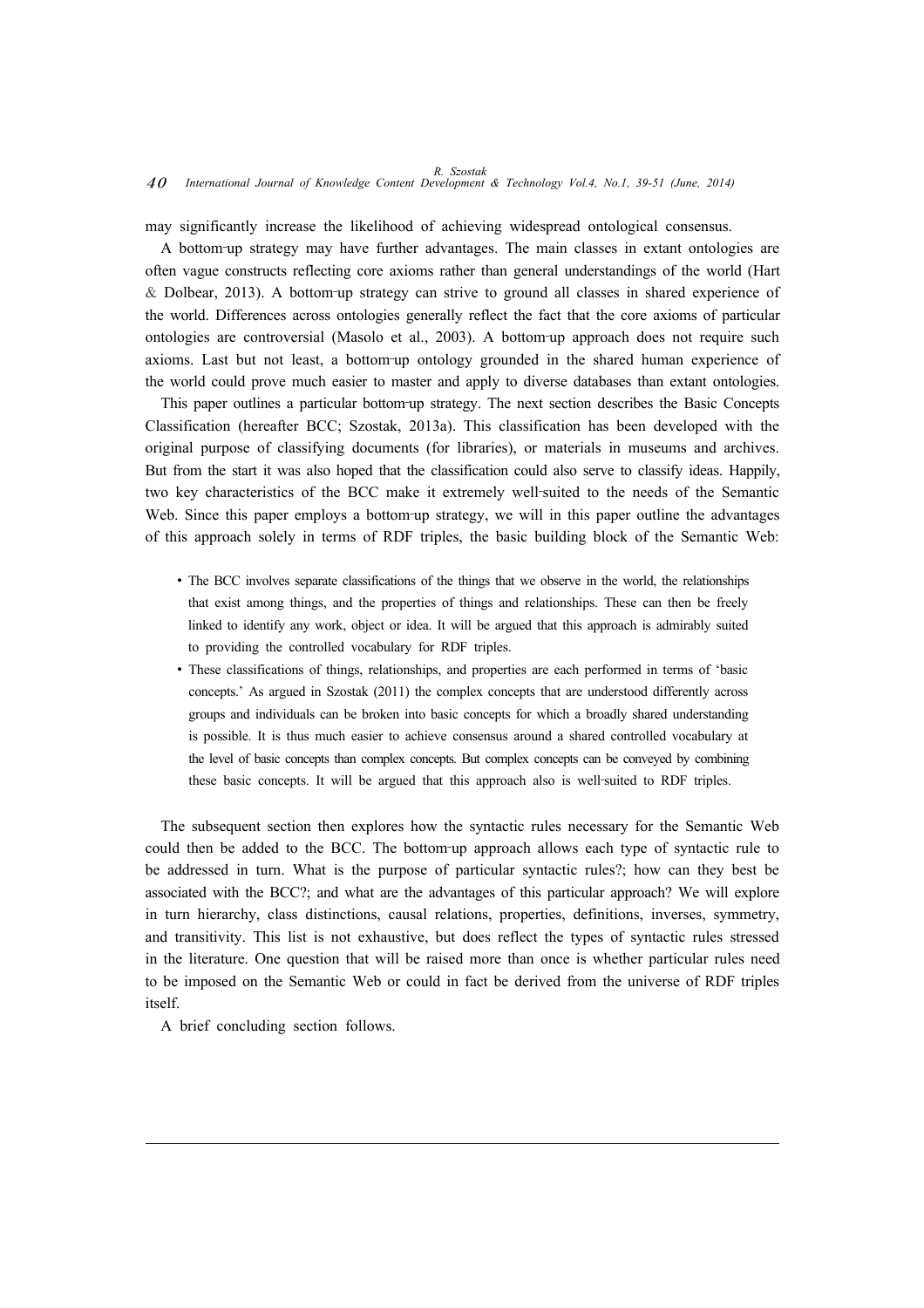### 2. The Basic Concepts Classification and RDF Triples

The BCC has been developed over the last decade. Over 20 books and articles that provide a philosophical justification for the BCC, evaluations of its desirability and feasibility, and outlines of its structure are described in Szostak (2013a). The original motivation for the BCC was interdisciplinarity: existing systems of classification in the world place many unnecessary barriers in the way of interdisciplinary scholarship. They likewise hobble the general user who wishes to follow their curiosity from one topic to a related topic without needing to master an arcane set of subject hierarchies. An interdisciplinary mindset also motivates the Semantic Web: the hope is that inferences can be drawn across databases developed for quite different purposes by individuals or groups with quite different goals, expertise, and worldviews. It should thus not be surprising that the BCC is well suited to the needs of the Semantic Web.

Moreover, the BCC was designed from the start for the digital age. It reflects the belief that any classification should be susceptible to computer searching (DeRidder, 2007). A disciplinary expert does not need much from a classification system, for they are familiar with the terminology and key journals of their field. An interdisciplinary scholar needs more: they may want to know not just the multiple things, relationships, and properties addressed in a work – and importantly how these are connected to each other – but the theories, methods, and perspectives employed, the disciplinary affiliation of authors, and perhaps more. Classifications developed for an age of card catalogues could hardly provide all of this information, but a classification designed for the digital age can. There is again a broad similarity with the goals of the Semantic Web: it is hoped that RDF triples can capture the unique insights, ideas, or information within any database, such that these can be related to the unique elements of any other databases.

RDF triples take the form (subject)(predicate or property)(object). They can thus make two broad types of statements: "X has property Y"; or "X is related in manner N to  $Z$ ." X and Z in these statements refer to things in the world. N refers to a relationship that exists between things. Y refers to properties of things. We might also wish to allow statements of the form "Relationship N has property Y." The controlled vocabulary needs of the Semantic Web are thus threefold:

- ∙ Things in the world.
- ∙ Relationships among things
- ∙ Properties of things (and perhaps relationships)

The challenge is to develop classifications of each of these that allow the full range of RDF triples to be expressed in a manner that can be understood by both human users and computers.

The BCC itself is also outlined in Szostak (2013a). As noted above, it contains separate classifications of things, relationships, and properties. The classification of things is grounded in Szostak (2003), a book that showed how scholarly works in the social sciences and humanities could be understood as reflecting relationships among some thousand things (phenomena). These things were organized hierarchically within ten broad categories. This original classification of things was developed using a mix of deduction and induction: a logical structure was developed and this was adjusted and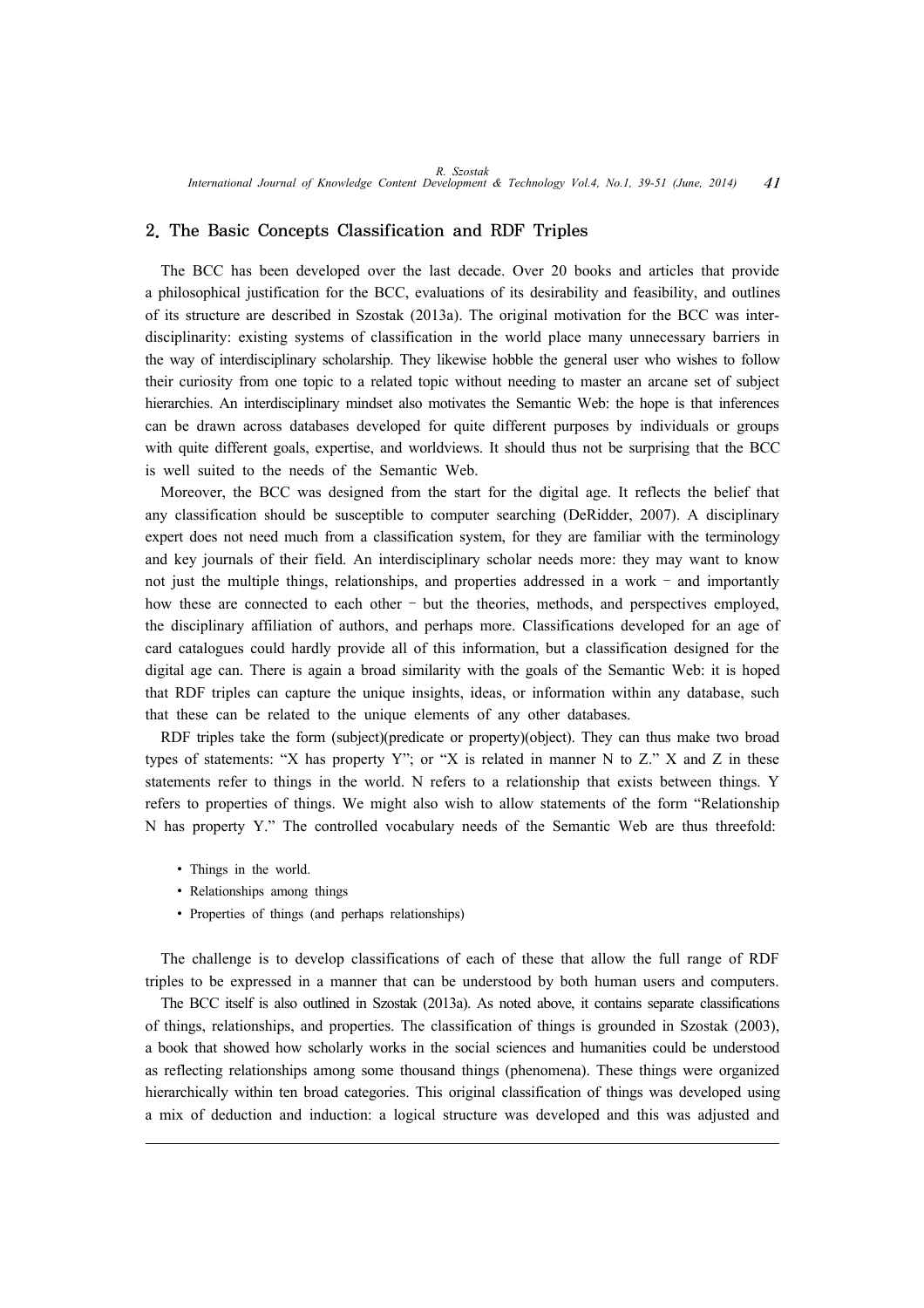expanded through referencing hundreds of works from across the social sciences and humanities. The classification has been further expanded and adjusted since then (and is being loaded onto the Protegé ontology editor). In particular the natural sciences are now embraced, though work remains to be done there. Though some elements of the classification must be tentative – psychologists still debate the best way to classify some personality traits – most of the hierarchies represent consensus among scholars both within and across fields of study.

Texts and ideas in the social sciences and humanities can be classified with reference to very compact hierarchical schedules of the things that are perceived or studied in these fields. The natural sciences present a greater challenge here. There are thousands upon thousands of chemical compounds. Potentially these can each be signified through reference to chemical formulae and other notations developed by chemists. The millions of species create even greater challenges (especially as millions may remain to be discovered), but advances in genetic analysis suggest that within the next years there may be broad agreement on a hierarchical classification of many of these in terms primarily of genetic descent.

The classification of relationships was developed in Szostak (2012a, b). Again a mix of deduction and induction were used. The SUMO upper ontology, the Art and Architecture Thesaurus, and Wordnet were among the sources consulted. It was argued that a basic classification of some one hundred relators (both causal and non-causal) could generate, through combinations with other relators, things, or properties, the thousands of relators that are employed in the world. The hundred core relators are themselves grouped into about a dozen flat hierarchies. The BCC website (Szostak, 2013a) provides hundreds of examples of how these can be combined to generate further relators ("Some Compounds of Basic Concepts").

The classification of properties has largely occurred inductively. As (some 200) properties have been encountered they have been grouped into a couple of dozen classes.

The approach of the BCC was justified in Szostak (2011) in terms of the key philosophical concept theories. In particular the theory of conceptual atomism argues that we will have the greatest degree of shared understanding of concepts that refer to things and relationships (and also likely properties) that we observe in the world. The BCC thus stresses such concepts, and strives to capture more complex concepts through combinations of these.

Three key differences between the BCC and existing faceted classifications such as Colon, Bliss, or the Universal Decimal Classification deserve mention here. First, the BCC is not organized around disciplines. This characteristic greatly facilitates interdisciplinary exploration: all works about a particular thing or relator are classified in the same way. As noted above, an interdisciplinary impulse motivates the Semantic Web, and we will be better able to achieve cross-database inferences if different databases are not coded in different ways depending on the disciplinary inclinations of authors and managers. A second difference follows: the BCC allows any concepts to be freely combined whereas Colon, UDC, and Bliss each provide quite different rules for combinations within and across disciplinary classes. This should make the BCC easier for a computer to navigate, and does not arbitrarily privilege some combinations over others. A third difference involves facet indicators: while the BCC follows within the facet tradition – it appreciates that we wish to capture a set of possible facets of a work or idea – it eschews the use of facet indicators but relies instead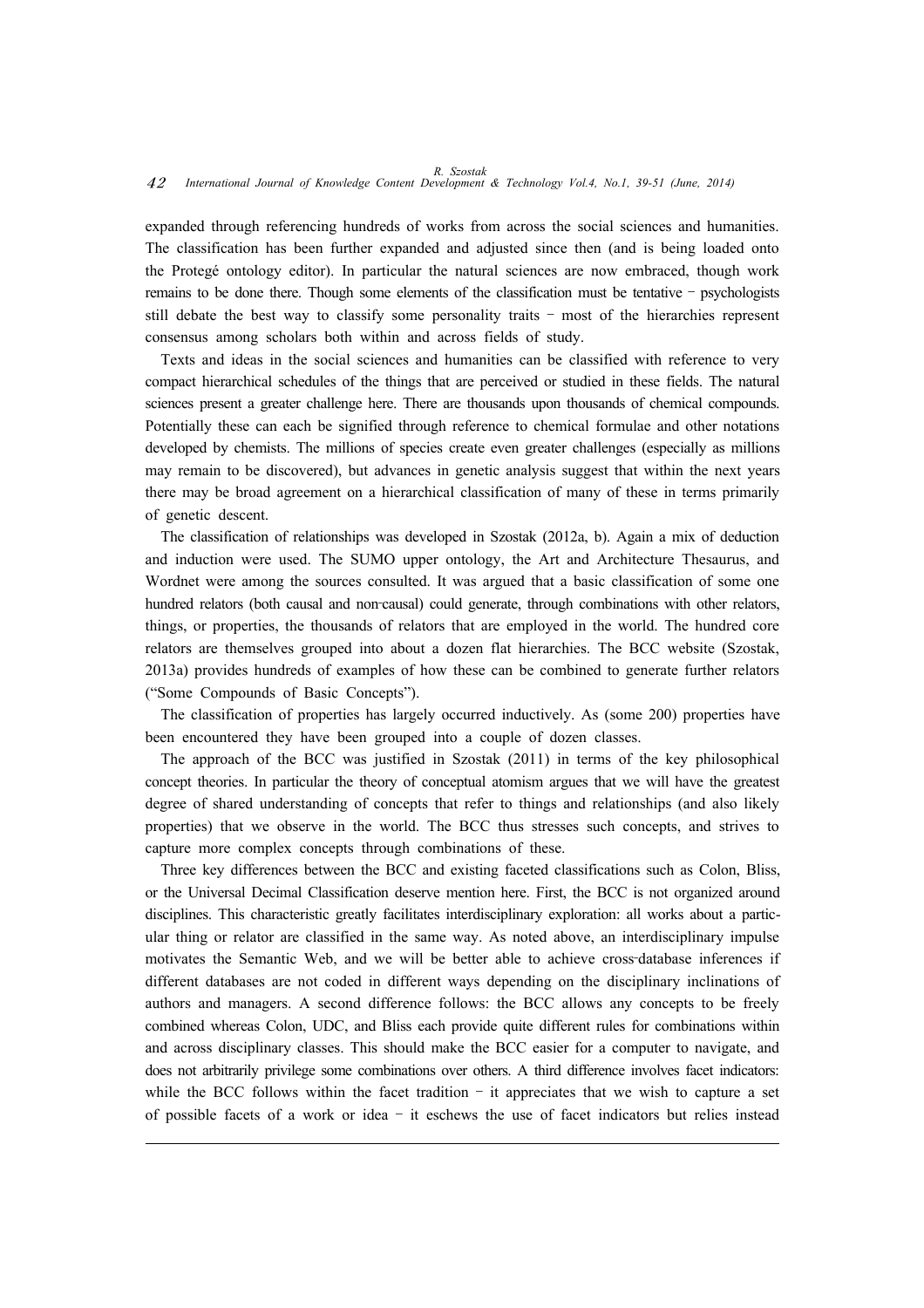on the logical structure of concept strings: the string  $(X)(causes in manner N)(Y)$  indicates clearly which is the 'agent', 'operator', and 'product'. Szostak (2013a) describes in detail how the 13 facets recognized in the Bliss Classification are each treated in BCC. This characteristic may be especially important for application to the Semantic Web for it allows works and ideas to be captured entirely through combinations of things, relators, and properties as in RDF triples (It also distinguishes the BCC from the Integrative Levels Classification; see ILC, 2014).

Most scholarly works, and likely most general works, investigate how one thing or set of things influence in a particular way a different thing or set of things. The best way to classify such works is thus to synthetically link things and relators: (chemical)(reduces)(blood pressure) or (dogs)(bite)(mail carriers). A minority of works describe the properties of a thing: (steel)(is)(strong). Such works are also best captured synthetically, this time by linking a thing and a property. Note that works are thus classified in terms of the key ideas or insights that they contain. The hope for the Semantic Web is that RDF triples can capture the key ideas or insights within diverse databases. It is no surprise that the best way of doing so is to link things with relators or properties. It should also be no surprise that a classification designed to do precisely that, albeit in a different environment, is well-suited to the needs of the Semantic Web.

The BCC thus has the potential to serve the controlled vocabulary needs of the Semantic Web. But are the things, relators, and properties in the BCC defined precisely enough? Much of the effort in developing formal ontologies has been devoted to providing very precise definitions of each concept employed. Computer inference, it is feared, depends on very precise definitions of terminology. The BCC is grounded in philosophical concept theory. Philosophers are far from consensus on the nature of concepts. In Szostak (2011) it was nevertheless shown that the BCC approach of breaking the complex concepts that are interpreted differently across disciplines or groups or individuals into basic concepts for which there are broadly shared understandings could be justified in terms of a broad range of concept theory. The theory of conceptual atomism suggests, in particular, that we will have the greatest sense of shared understanding of those concepts that signify the things and relationships [and properties] that we perceive in the world around us.

The concepts within the BCC are thus mostly if not entirely concepts for which humans will have a broadly shared understanding. The placement of these concepts within simple and logical hierarchies (an important characteristic in the next section of the paper) serves to further clarify meaning. Information scientists have worried that a choice must be made (in naming classes) between vague natural language and precisely defined artificial language (see Svenonius, 2004). It is argued in Szostak (2015) that we can have the best of both worlds with basic concepts: these are the concepts for which natural language is least ambiguous. We can thus anticipate that different humans coding RDF triples for different databases will employ these concepts in a similar fashion. Is this degree of similarity sufficient for drawing computer inferences across databases? While we should always be hesitant to draw empirical conclusions from theoretical conjectures, it seems likely that this would be the case. But we cannot reach a judgment on this matter without also exploring the syntactic rules necessary for computer inference.

Complex concepts are then communicated as necessary through combining basic concepts. This forces clarity. "Globalization" is a concept with diverse meanings. It might refer to how (trade)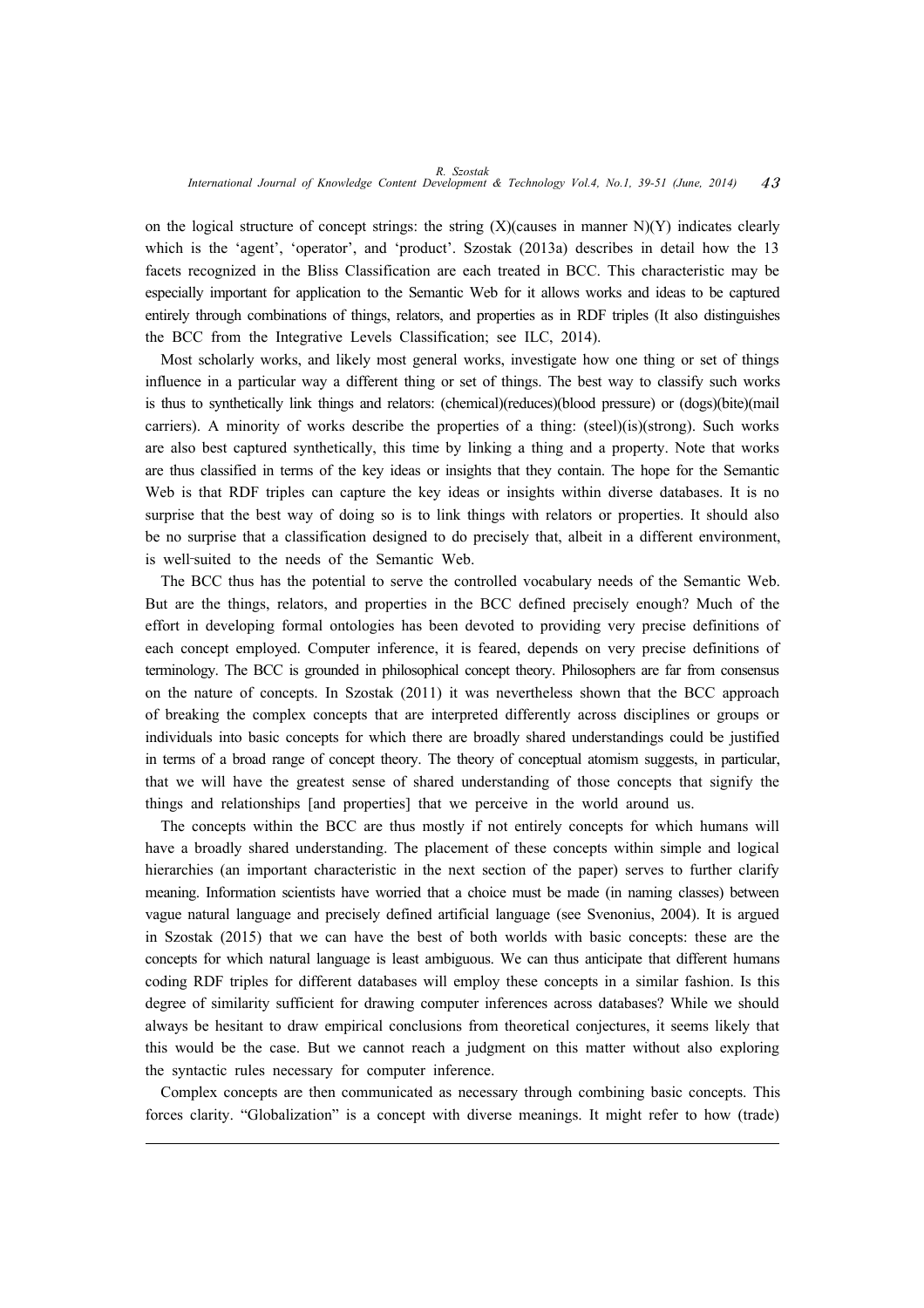# *R. Szostak* 44 *International Journal of Knowledge Content Development & Technology Vol.4, No.1, 39-51 (June, 2014)*

(increases)(incomes) or how (watching)(American)(movies) affects (French)(cultural attitudes). The terms in parentheses are much less ambiguous than globalization itself. And further clarification comes from identifying hundreds of particular cultural attitudes (and employing these rather than the broader term whenever a document or database is referring to a particular attitude or attitudes). The BCC approach would encourage RDF coding in terms of terminology for which there is shared understanding, and require that complex (and thus contested) terminology be built up through a combination of RDF triples.

The BCC has been tested in one important way. In Szostak (2013b) several thousand entries in the Dewey Decimal Classification (DDC) – as well as all classes in ICONCLASS – were translated into BCC terminology. This could always be done with a manageable set of basic concepts. When there was ambiguity in translation this could always be traced to vague DDC terminology. Quite often the BCC translation was far more precise than the DDC entry. Often DDC entries needed to be translated into multiple BCC entries.

This empirical exercise, while important (in particular for establishing that the BCC can handle the full range of works that the DDC strives to cope with), was biased against the BCC. As noted above, works are generally best handled through a synthetic approach to classification. The DDC, like other major classifications in widespread use, tries to identify a set of complex headings that can substitute for synthetic headings. The true advantage of the BCC is not captured by trying to translate DDC terms into BCC, but will only be established by showing that individual works are handled much better by BCC than other classifications.

The next tests of the BCC will thus focus on application to particular works or objects or ideas. One key question here would be how well the BCC lends itself to the coding of RDF triples. Though there are theoretical reasons to anticipate success, it could well be that adjustments need to be made.

Information scientists have worried a great deal in recent years about how to allow users to seamlessly navigate library classifications, archive catalogues, museum inventories, and websites of various types [This is the theme for the 2014 Dublin Core Metadata conference, and to some extent also of the 2014 ASIST conference.]. Users may find valuable information in each, but need at present to master different classification systems in order to access these different information sources. It is recognized that managers of these other information resources are unlikely to master the intricacies of extant library classifications. Information scientists have also displayed much interest in putting bibliographic information in RDF format, but have been concerned by the "messiness" of terminology on the Semantic Web (Pattuelli & Rubinow, 2013). The BCC, with its synthetic approach, basic concepts, and compact hierarchies, might lend itself to employment across diverse settings. And if it can allow humans to easily code and search across diverse databases, it can be hoped that it will also facilitate computer navigation.

Ideally, the BCC would be supplemented by a thesaurus that translates other terms into BCC terminology. But this thesaurus would need to be different from the thesauri commonly developed within information science in important ways. Existing thesauri identify hierarchy (broader terms and narrower terms), but do not distinguish different types of hierarchical relationship as the Semantic Web requires. The other common indicator in thesauri is "related term." This vague descriptor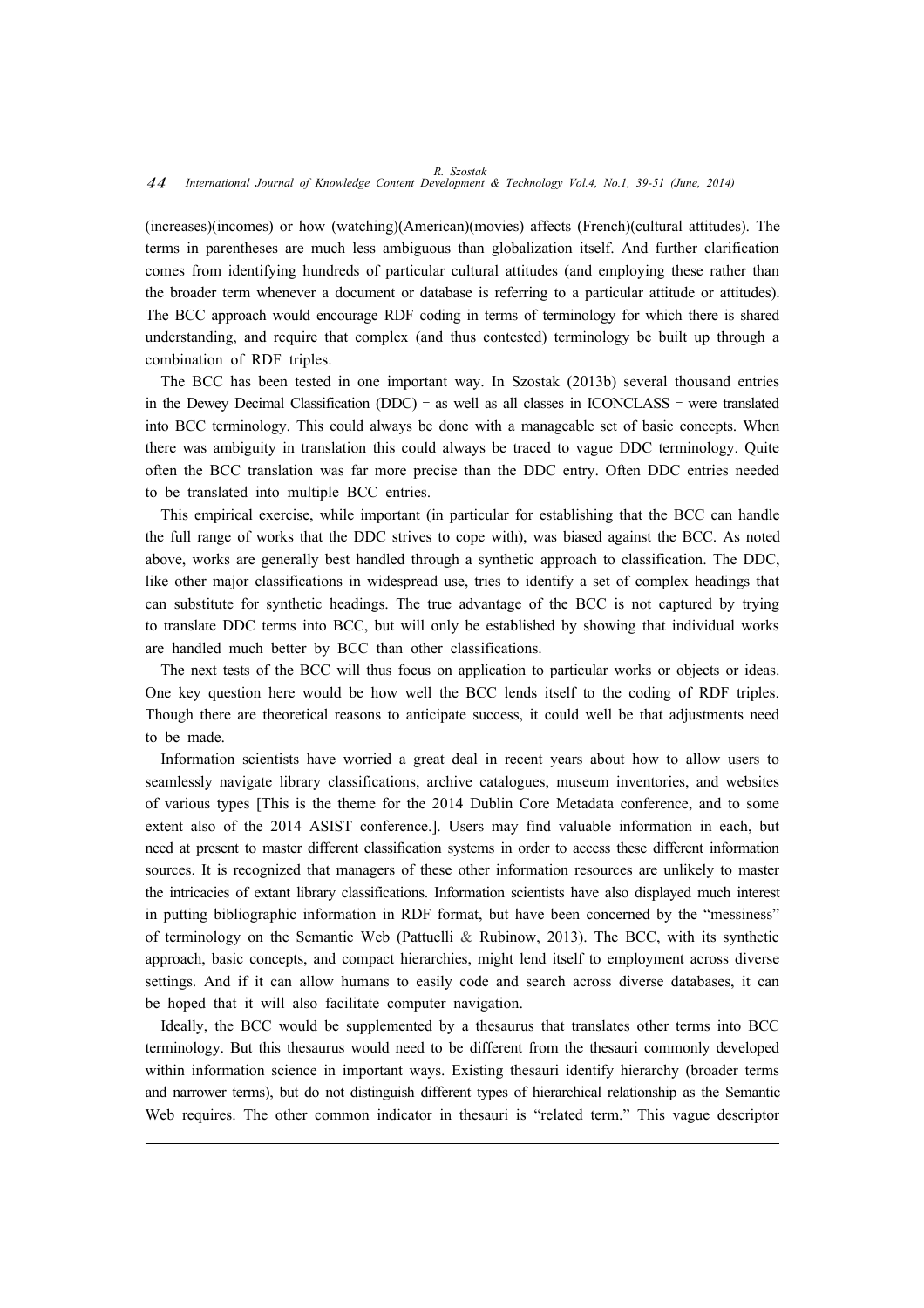will be of limited use to a human coding RDF triples and of no use whatsoever to a computer seeking inferences. We need to identify equivalent terminology, and it may be desirable to identify degrees of equivalency. Perhaps most importantly, we will often wish to translate other terms into combinations of BCC concepts.

## 3. Syntactic Relations

If computers are to draw inferences across RDF triples, they will need some instructions on what connections it is desirable to draw. It should first be stressed that there is a cost associated with placing unwarranted restrictions on how concepts can be combined. The most obvious cost occurs if we inadvertently place false restrictions. Ideally the Semantic Web will allow computers to draw inferences that had not previously occurred to any human actor. Computers will do this by juxtaposing insights that have never previously been juxtaposed. Within the information science community, the value of drawing novel connections between extant ideas is stressed in the literatures on "undiscovered public knowledge," "literature‐based discovery," and "serendipity." Information scientists thus encourage the development of classification systems that can guide users not just to the information that they know to seek but also to related information that they would not have known to look for (Davies, 1989). It turns out that a synthetic approach to classification is beneficial in this respect, for a user interested in how X affects Y in manner Z can then easily explore information about X, Y, and Z in other contexts. The Semantic Web may greatly accelerate the rate of "serendipitous" discoveries. But if syntactic rules arbitrarily prevent certain connections from being drawn then some such discoveries will not occur.

A second cost occurs in terms of computing time and cost. Though syntactic restrictions could potentially reduce computing time and cost (by, say, limiting the set of RDF triples surveyed), the more common effect seems to be an increase (Hart & Dolbear, 2013). Moreover, Hart and Dolbear (2013) worry about the possibility of programming error with every additional rule imposed.

There are also, of course, costs of under-constraining connections. Information scientists have long appreciated that getting numerous false hits is a problem, though perhaps less problematic than missing important sources of information. A prudent strategy for the Semantic Web would seem to involve building up individual restrictions one-by-one, taking care that each restriction accurately reflects the way the world works.

This strategy is not, though, the one at present pursued in ontological development. Ontologies are expected to specify which properties and relationships can be associated with which things. They are not expected to allow properties or relators to be freely combined with things, unless particular combinations are expressly prohibited. Ontologies in widespread use all start by listing a constrained set of possible combinations. To be sure, the Open World Assumption (see Sequeda, 2012), which guides the development of ontologies, asserts that we should not assume that a statement is false because it does not exist in the database(s) (it may simply be unknown), and implies among other things that one can always add new properties to existing concepts. The point to stress here is that each new property has to be specifically authorized for use in combination with a particular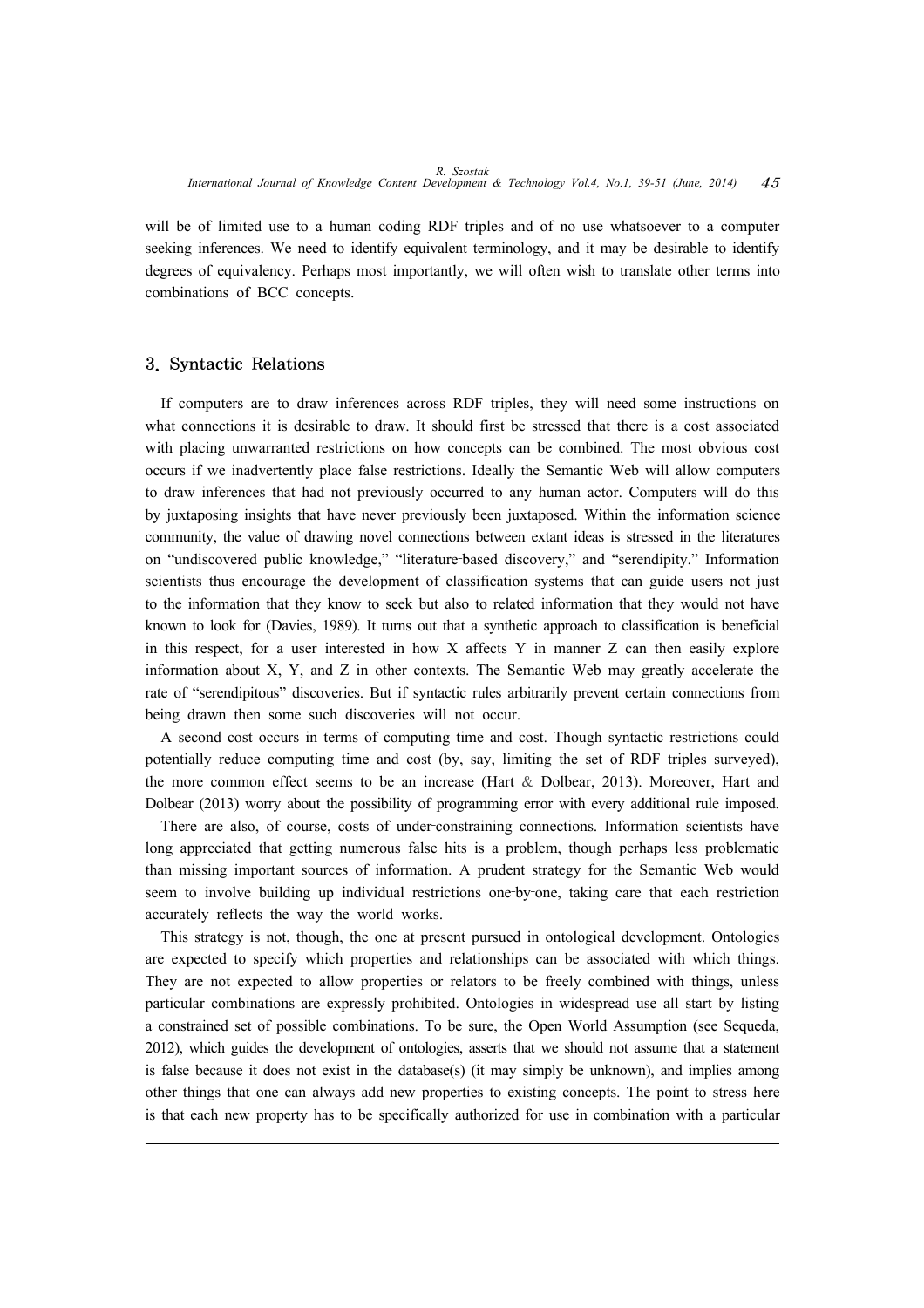# *R. Szostak* 46 *International Journal of Knowledge Content Development & Technology Vol.4, No.1, 39-51 (June, 2014)*

thing. An alternative approach would allow all properties to be associated with all things unless expressly prohibited. There does not appear to have been extended reflection of the costs of this "traditional" approach to ontology development, both with respect to constraining the set of possible inferences that might be drawn, and making it much harder to achieve consensus on an ontology to employ across diverse databases. The approach recommended in this paper instead provides for a very large set of possible combinations, and then asks what limits might need to be placed on these.

This paper thus takes a minimalist approach: we should seek the minimum set of syntactic rules. This sensible guideline is likely easier to achieve within a bottom-up approach.

So what sort of inferential rules are necessary for the Semantic Web?

#### *3.1. Hierarchy*

Hierarchy is stressed in the Semantic Web literature (Hart & Dolbear, 2013). We want the computer to infer that all characteristics associated with animals in general are applied also to subclasses of animal. Otherwise we need to indicate these characteristics for each animal individually. We need then to insist rigidly on logical hierarchy. This is not done within most classifications developed historically within the information science community. "Type of" hierarchies are not always clearly distinguished from "part of" hierarchies. The latter are treated as properties within the Semantic Web literature, in order to ensure that false inferences are not drawn: wheels do not possess all of the characteristics of automobiles. Non‐synthetic classifications also regularly abuse hierarchy (Mazzocchi et al., 2007): there is no other place to put recycling and so it is treated as a subclass of garbage when it is rather something done to garbage.

A classification that employs a strictly logical "type of " approach to classifying things will thus admirably serve the inferential as well as controlled vocabulary needs of the Semantic Web. The BCC generally holds to a strictly logical approach to subdivision of classes. This almost always occurs in terms of "type of" subdivision. Cases of "part of" subdivision are clearly distinguished. This logical approach is possible because of the two characteristics of the BCC stressed above. A synthetic approach allows recycling to be treated properly as a relator rather than improperly as a misplaced thing. Freely combining things, relationships, and properties frees the BCC from the temptation to abuse hierarchy. The approach of breaking complex concepts into basic concepts allows us to classify only real (generally) observable things in the world, rather than aspire to logically subdivide within a hierarchy of things vague terminology such as globalization.

The combinatory approach to relationships outlined above will likewise serve both inferential and definitional purposes. A computer told that walking involves moving ones legs can infer that running likewise involves moving ones legs, albeit faster.

The inductive approach taken to date in the classification of properties does not lend itself to drawing inferences across properties. Some rules regarding properties will nevertheless be suggested below. And further research may suggest logical hierarchies of BCC properties as well.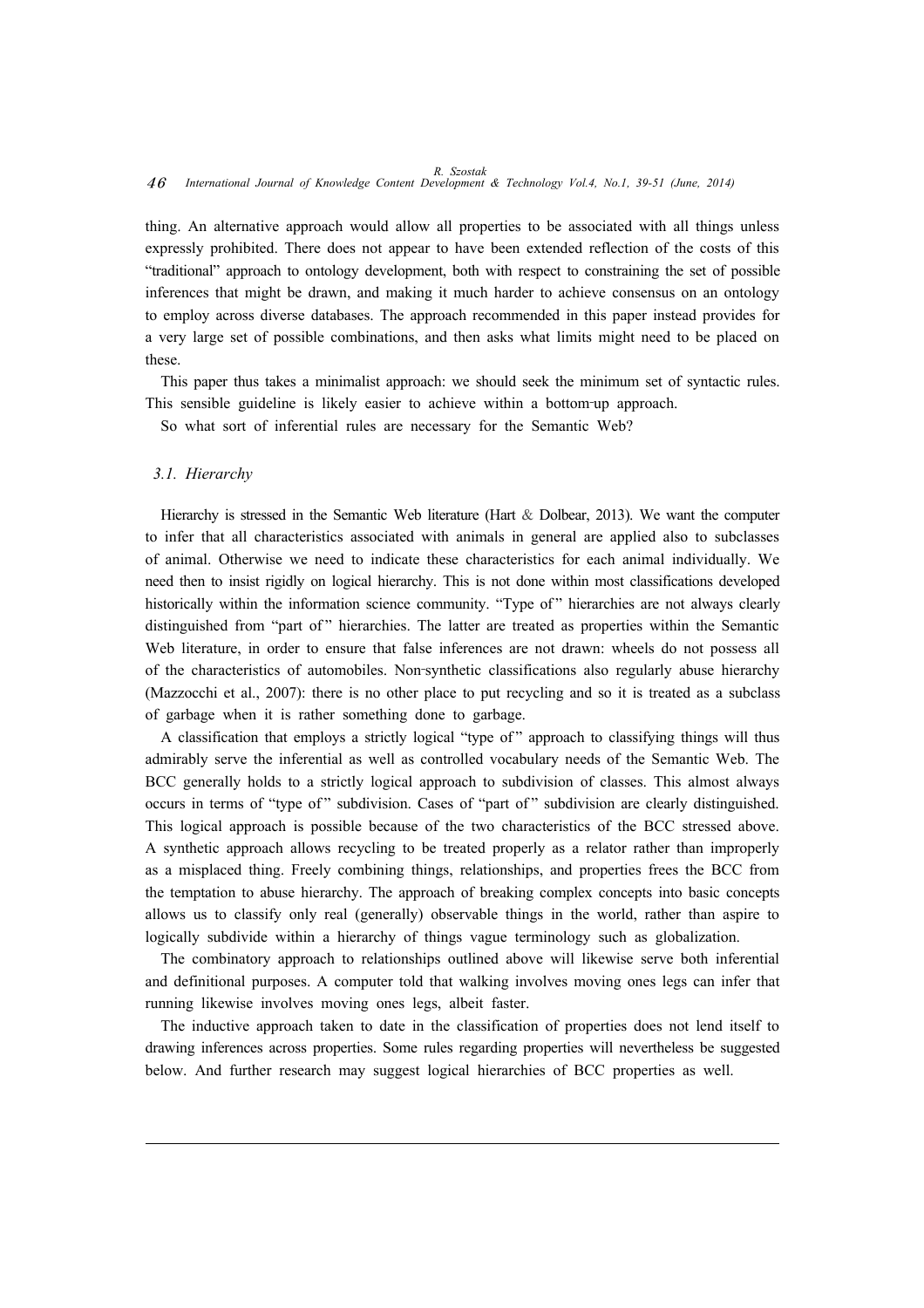#### *3.2. Class Distinctions*

It may be useful to identify the difference between subclasses (say, creek and river). This a classification alone cannot do. But it may prove relatively straightforward in many cases to identify class distinctions (creeks have less water flow than rivers).

It is harder to identify the differences between, say, cats and dogs. But many of these differences will be signaled by RDF triples themselves. The computer may need to know little at the outset beyond the fact that they are different kinds of animal. And the classification itself tells the computer that dogs and cats are different kinds of animal.

Empirical research is called for regarding the costs and benefits of identifying particular class distinctions. In particular, it must be asked whether these can generally themselves be correctly inferred.

### *3.3. Causal Connections*

The example, "A weir is a form of flood defence," is given in Hart and Dolbear (2013). Such information allows the computer to infer something about flood defences from data on weirs. They appreciate that weirs are not the only form of flood defence. They likely also appreciate, but do not state, that weirs can serve other purposes. Care would have to be taken to ensure that computers were not inadvertently programmed to ignore these other purposes. It is certainly possibly to employ RDF triples to express "Weirs can serve as flood defence" and also "Weirs can create reservoirs."

One question that arises here is how much of this sort of information needs to be explicitly programmed at the outset. A computer trawling the internet will presumably find many references to weirs preventing floods and also doing other things. These will be captured by the RDF triples associated with various databases. As long as we have solved controlled vocabulary challenges, the computer may be able to identify causal relationships unaided.

And this is critical for the process of discovery. There may be other physical features out there that serve an important flood-control role but indirectly. Computers are well-suited to appreciating that an argument in one database that A influences B can be connected to an argument elsewhere that B influences C in order to generate an appreciation that A exerts an important but indirect influence on C.

Note that it is quite possible that the influence of A upon B is not widely appreciated. It may not be one of the main influences associated with A. The standard approach to building ontologies, which insists on identifying precisely which properties or predicates can be associated with each thing might easily exclude the particular effect that A has on B.

It is an open question whether we want to effectively prioritize certain causal relations by programming these into computers before they search databases. If so it is certainly possible to do so. The alternative is to set computers with a certain research task (what affects C?) and let the RDF triples out there in the world guide them to answers.

Likewise we might wonder how much it is necessary to include restrictions at the outset. We know that dogs cannot breathe underwater. But if no set of RDF triples would imply such a thing,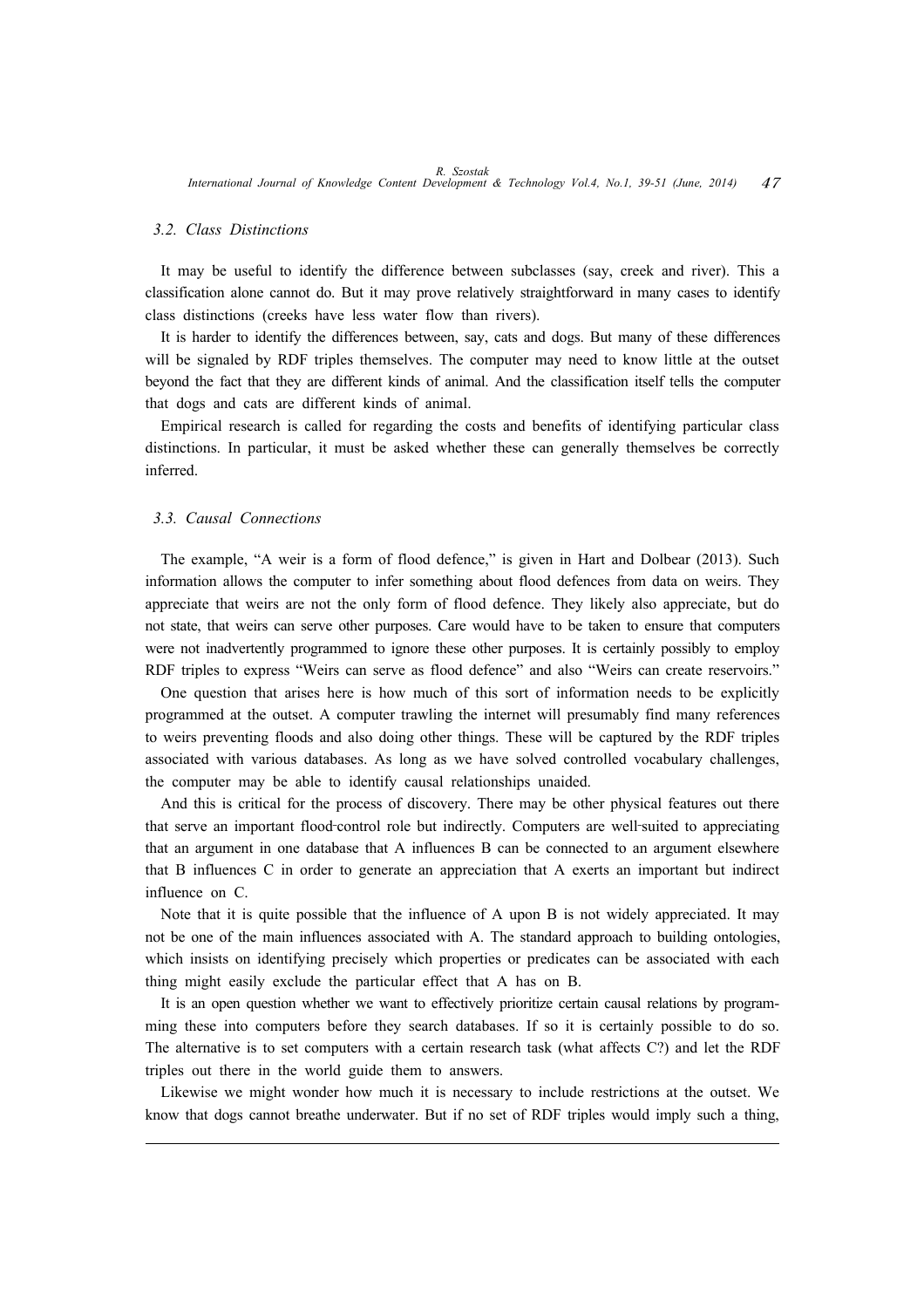there is no value in forbidding the connection from being made.

Of course, in the real world, many websites do say things that are untrue. We might need to use some probabilistic algorithm to dismiss connections posited by a small minority of sites. But we would then risk losing some important insights that are only rarely appreciated. An alternative involves employing software that looks for certain tell-tale signs of deliberate falsehood or exaggeration (see Lukoianova & Rubin, 2013), but of course such software is not flawless either.

#### *3.4. Properties*

Which properties can a particular thing possess? If we are able to achieve small schedules of both things and properties (and Szostak (2013a) suggests that this is the case, at least for human science), it would be quite feasible to identify which properties can be attached to which things. But it would hardly be a trivial task: there are hundreds of possible properties, and one might need to explore deep into several distinct hierarchies of things to evaluate which properties might be associated with which things. Tens of thousands of possible combinations might need to be evaluated. We would want to be very careful that we did not accidently prohibit a combination that exists in the world. Again we have to wonder if computers can infer which combinations are feasible from RDF triples themselves. If so, we could then allow any property to be associated with any thing. Only if a particular combination were found to be problematic in practice would we – after careful evaluation – prohibit it.

#### *3.5. Definitions*

As noted above, much effort in formal ontologies is devoted to providing precise definitions of each term. This effort could be derided by those who, following Wittgenstein, appreciate that the sort of precision being sought is in fact unattainable. There is nevertheless some advantage in defining terms. The computer can only draw correct inferences if all databases are employing concepts in a similar manner, and thus those ascribing RDF triples to diverse databases need a shared understanding of the meaning of concepts. One advantage of classifying basic concepts – the things, relationships, and properties that we perceive in the world around us  $-$  is that it is much easier to achieve broadly shared understandings of what each concept means.

The terminology employed in especially upper-level ontologies is often frustratingly vague. "There are, however, some drawbacks to using upper ontologies, not least because it can be very difficult for an expert in a particular domain such as GI [geographic information] to understand exactly which of the oddly termed classifications to assign to their concepts. Should a County be classed as a Physical Region or a Political Geographic Object? Is a flood an endurant or a perdurant? It depends on your point of view. These quandaries become even more apparent when confronted with terms like 'Non-Agentive Social Object' or 'Abstract' (Hart & Dolbear, 2013, p. 13-4). The classification recommended in this paper is grounded in basic concepts: the things, relationships, and properties that we perceive in the world around us. It is simply not necessary to resort to vague terminology.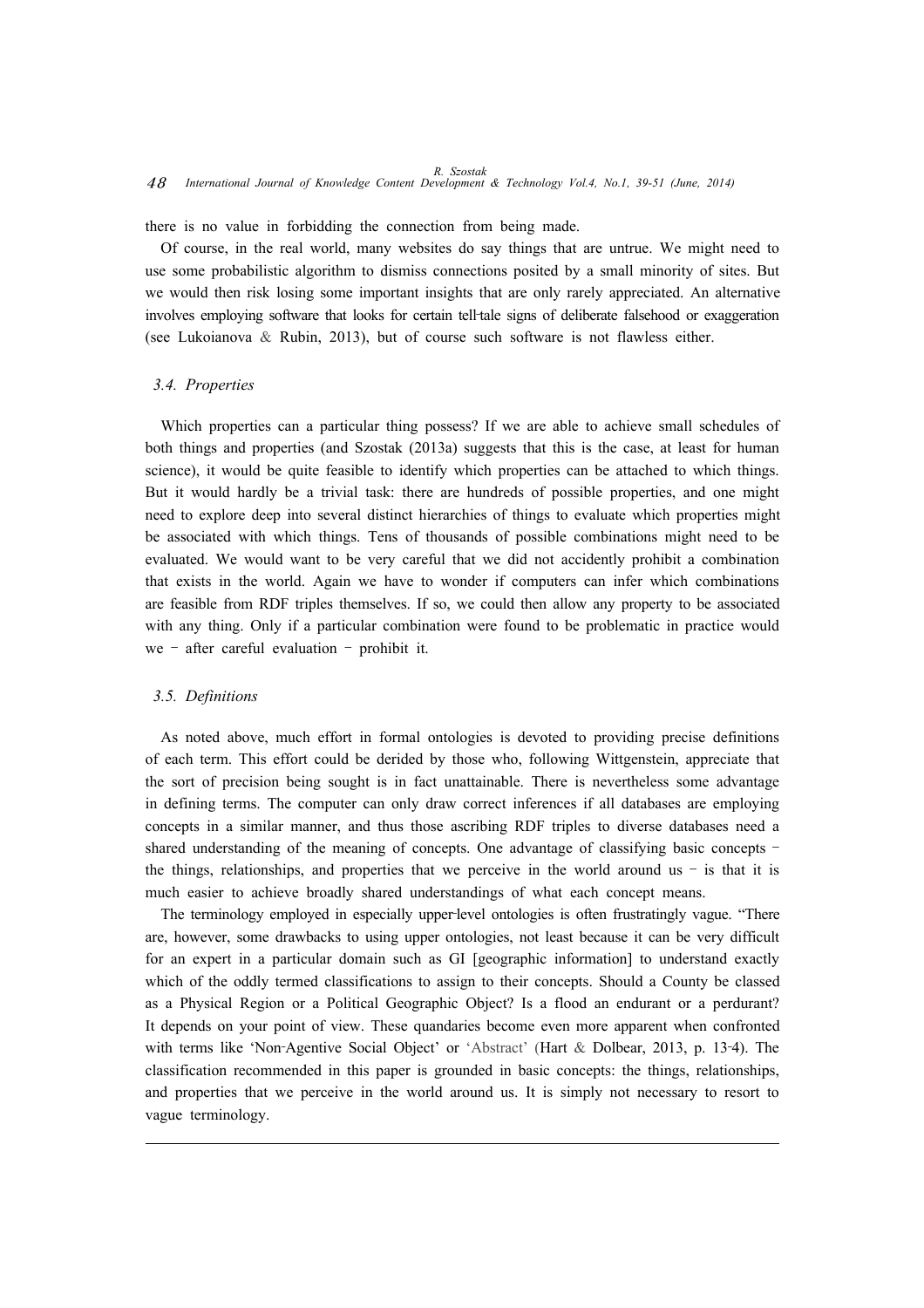The approach of logical classification further clarifies meaning. Placing a concept within a strictly logical hierarchy tells us what sort of thing it is, and also what sort of thing it is not. And if we insist on logical hierarchy for things, and combinations for relationships, and perhaps develop some logical approach for properties, the definitional challenge is further limited: many terms can be defined well enough as combinations of or types of other well-defined terms.

Though the people coding RDF triples need some idea of what terms in the controlled vocabulary mean (and we can note that it is quite possible to add scope notes within the RDF approach), it is not clear how much definition the computers trolling the Semantic Web need. If told that "Fred is a swan," and that "swans are white," the computer needs no definition of swan in order to infer that Fred is white.

Indeed the Semantic Web has often been criticized for not really being about semantics, which (in philosophy at least) refers to how linguistic units relate to the real world. It might better be termed the "Syntactic Web" for it focuses on how linguistic units relate to each other [as we have in this paper]. Though the impetus for the Semantic Web (and thus its name) may have reflected a sense that computers needed to understand semantics in order to be able to draw inferences (especially from natural language), it has evolved in a manner that emphasizes instead identifying different types of links between concepts (Guns, 2013).

#### *3.6. Inverses, Symmetry, Transitivity*

It is useful to program inverses: "own" is the inverse of "owned by." This is easily done. Indeed the Basic Concepts Classification already codes for inverses, and for the same reason: so that "Bill owns that truck" is treated identically to "That truck is owned by Bill." The same holds for symmetry: "Bill is next to the truck" should be and is treated identically to "The truck is next to Bill." As for transitivity, we want the computer to appreciate that if A is bigger than B and B is bigger than C that A must be bigger than C. This requires only that we designate which properties or predicates are transitive.

#### *3.7. Summary*

It seems quite feasible to add the few syntactic rules necessary for the Semantic Web to a classification that provides the necessary controlled vocabulary of things, relationships, and properties. This will be especially the case if we are able to allow the computer to infer some of these from the universe of RDF triples itself.

# 4. Concluding Remarks

The development of the Semantic Web is limited at present by the absence of an agreed-upon controlled (and accessible) vocabulary and set of syntactic rules. The question is how, and how well, this limitation will be overcome. At present it seems likely that the Semantic Web will develop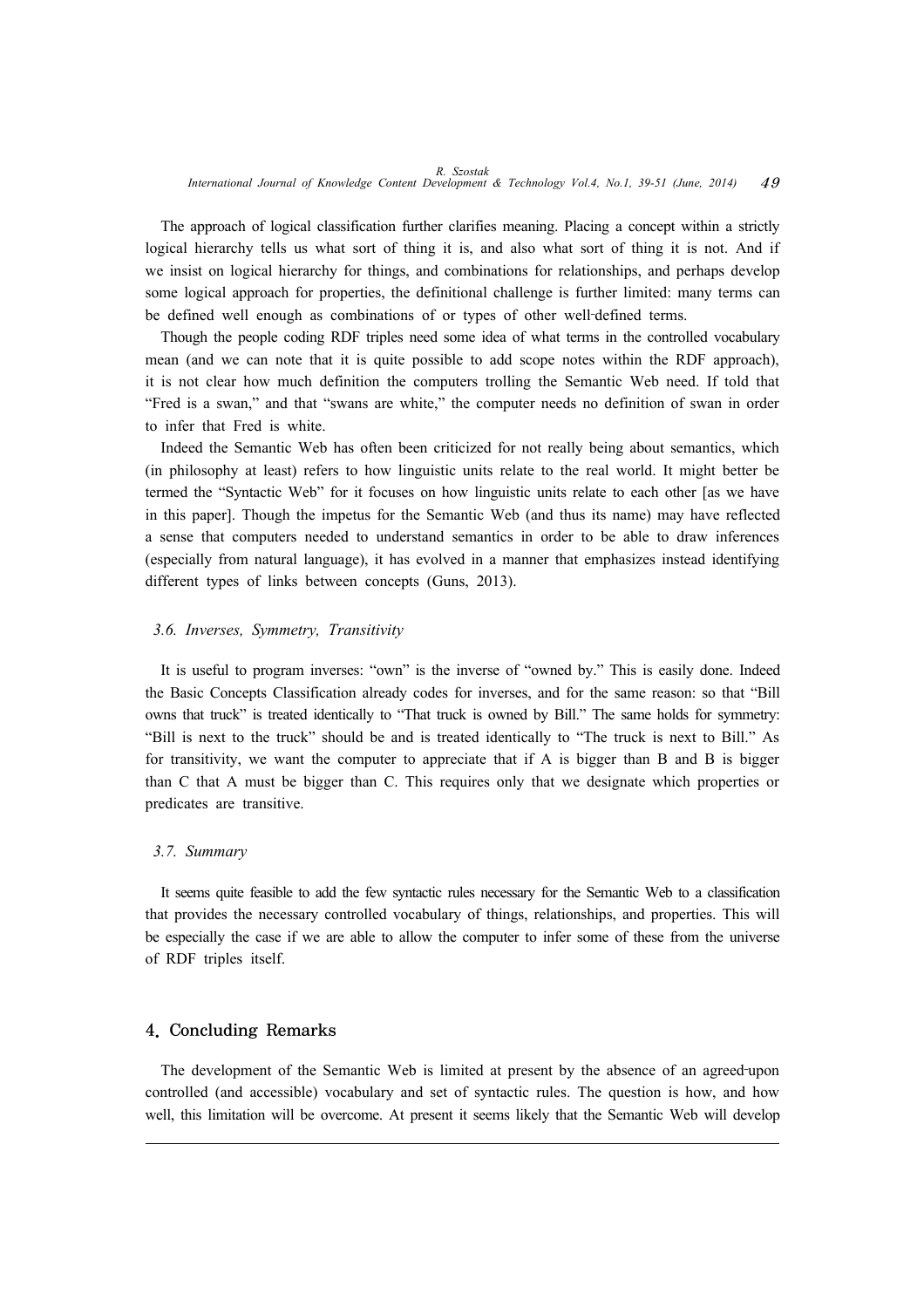in a fractured manner with different sets of databases coded in terms of incompatible ontologies. This paper has argued that the Basic Concepts Classification (BCC) can serve the controlled vocabulary needs of the Semantic Web. The BCC also addresses some of the syntactic needs; other syntactic rules can be built onto the BCC as necessary.

The bottom-up approach using the BCC has two key advantages. First, it greatly enhances the probability of achieving widespread consensus, since consensus can be sought step-by-step rather than after the fact when faced with complete, complex, and incommensurate ontologies. Second, and equally important, this approach does not arbitrarily constrain the set of possible combinations. This is easily done if we start from an exhaustive set of combinations, and place a minimal set of limitations. It is virtually impossible if we strive to identify each possible combination in advance. Serendipitous discovery in particular will be limited in such an approach.

Classification for the Semantic Web must accord with the format of RDF triples. This means the separate classification of things, relationships, and properties. These can then be freely combined in RDF triples, with the imposition of a (hopefully limited) set of syntactic constraints.

One key question raised in the paper is the degree to which many possible syntactic rules can themselves be inferred from the universe of RDF triples. The bottom-up approach grounded in the BCC is quite feasible even should this not prove possible. But if it is possible to infer rather than impose many syntactic rules, then the bottom-up approach is even more advantageous.

This paper has made a theoretical case for the BCC as the basis of a bottom-up ontology for the Semantic Web. The next step is to practically illustrate this theoretical possibility. As noted above, the BCC is being loaded onto the Protegé ontology editor. Yet this and other ontology editors were naturally designed to facilitate top-down ontologies. In particular, it is generally expected that there will be a limited set of properties and predicates associated with any one class of things. It may well prove that subtle but important changes in programming may be required to facilitate the use of the BCC as an ontology for the Semantic Web. Such a development may best be achieved through interdisciplinary collaboration.

#### References

- Davies, R. (1989). The creation of new knowledge by information retrieval and classification. *Journal of Documentation, 45*(4), 273‐301. doi:10.1108/eb026846
- DeRidder, J. L. (2007). The immediate prospects for the application of ontologies in digital libraries. *Knowledge Organization, 34*(4), 227‐246.
- Guns, R. (2013). Tracing the origins of the semantic web. *Journal of the American Society for Information Science and Technology, 64*(10), 2173‐81. doi:10.1002/asi.22907

Hart, G., & Dolbear, C. (2013). Linked data: A geographic perspective. Boca Raton, FL: CRC Press. Integrative Levels Classification (ILC). (2014). Retrieved from http://www.iskoi.org/ilc

Lee, S. H., Kim, H. M., & Choe, H. S. (2012). A preliminary study on the multiple mapping structure of classification systems for heterogeneous databases. *International Journal of Knowledge Content Development & Technology*, *2*(1), 51-65.